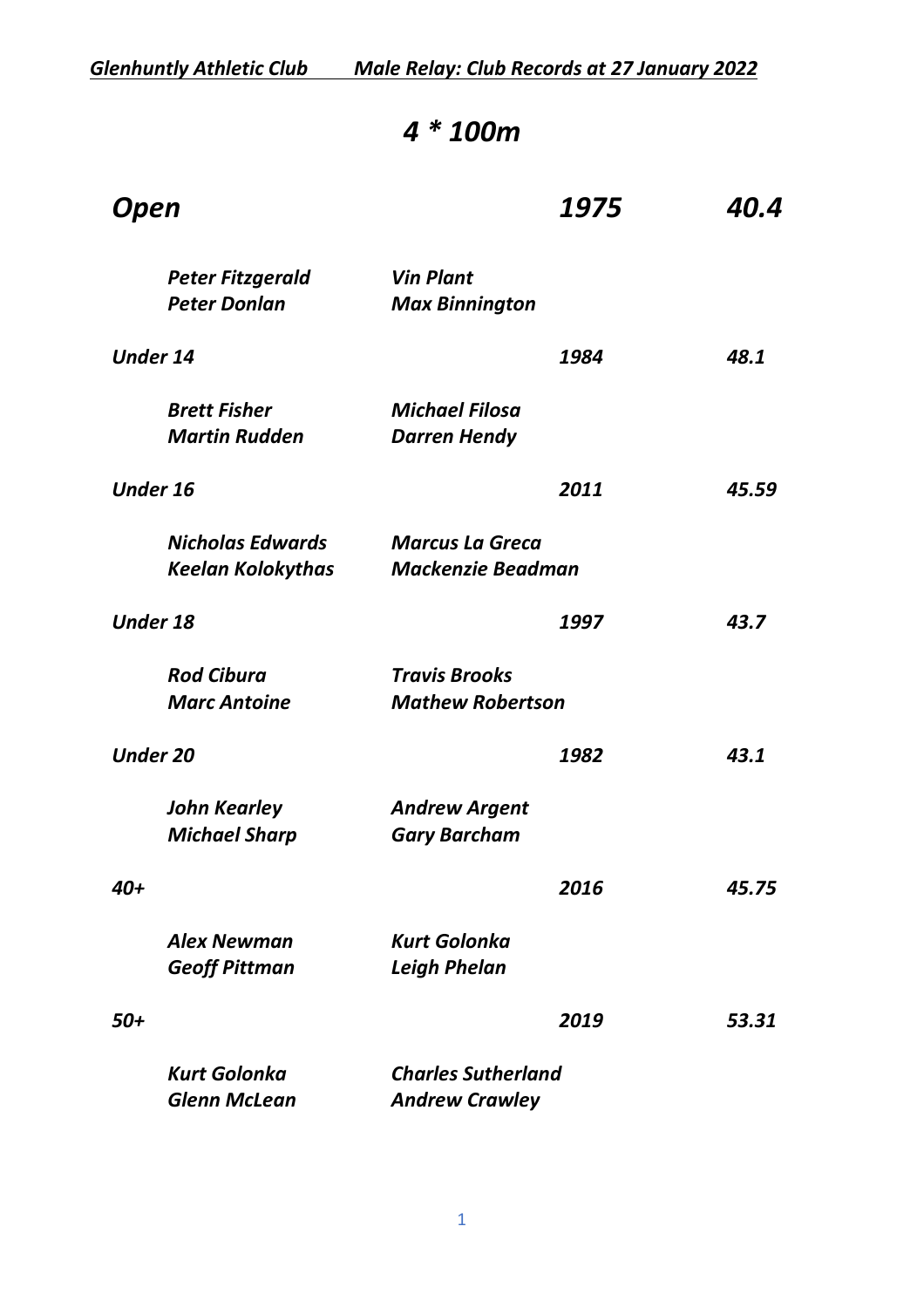#### *4 \* 200m*

| Open                                                     |                                                              | 1975 | 1:23.9  |
|----------------------------------------------------------|--------------------------------------------------------------|------|---------|
| Peter Fitzgerald<br><b>Max Binnington</b> Peter Donlon   | <b>Vin Plant</b>                                             |      |         |
| <b>Under 14</b>                                          |                                                              | 1981 | 1:39.1  |
| <b>Mario Cima</b><br><b>Mark Reed</b>                    | <b>Dean Anderson</b><br><b>Andrew Taylor</b>                 |      |         |
| <b>Under 16</b>                                          |                                                              | 1983 | 1:34.4  |
| <b>Jim Sarellis.</b>                                     | <b>Andrew Taylor</b><br><b>John Adamopoulos Shane Naylor</b> |      |         |
| <b>Under 18</b>                                          |                                                              | 1985 | 1:29.8  |
| <b>Darren Taylor</b><br><b>Peter Kent</b>                | <b>Shane Naylor</b><br><b>Jim Sarellis</b>                   |      |         |
| <b>Doug Greenough Ross Capper</b><br><b>Marc Antoine</b> | <b>Travis Brooks</b>                                         | 1998 |         |
| <b>Under 20</b>                                          |                                                              | 1983 | 1:29.5  |
| John Kearley<br><b>Stewart Brown</b>                     | <b>Greg Tate</b><br><b>Michael Sharp</b>                     |      |         |
| 40+                                                      |                                                              | 2016 | 1:42.7  |
| <b>Geoff Pittman</b><br><b>Alex Newman</b>               | <b>Angelo Portelli</b><br><b>Kurt Golonka</b>                |      |         |
| 50+                                                      |                                                              | 2019 | 2:18.54 |
| <b>Kurt Golonka</b>                                      | <b>Hamish Marshall,</b>                                      |      |         |

*Andrew Crawley Heather Carr*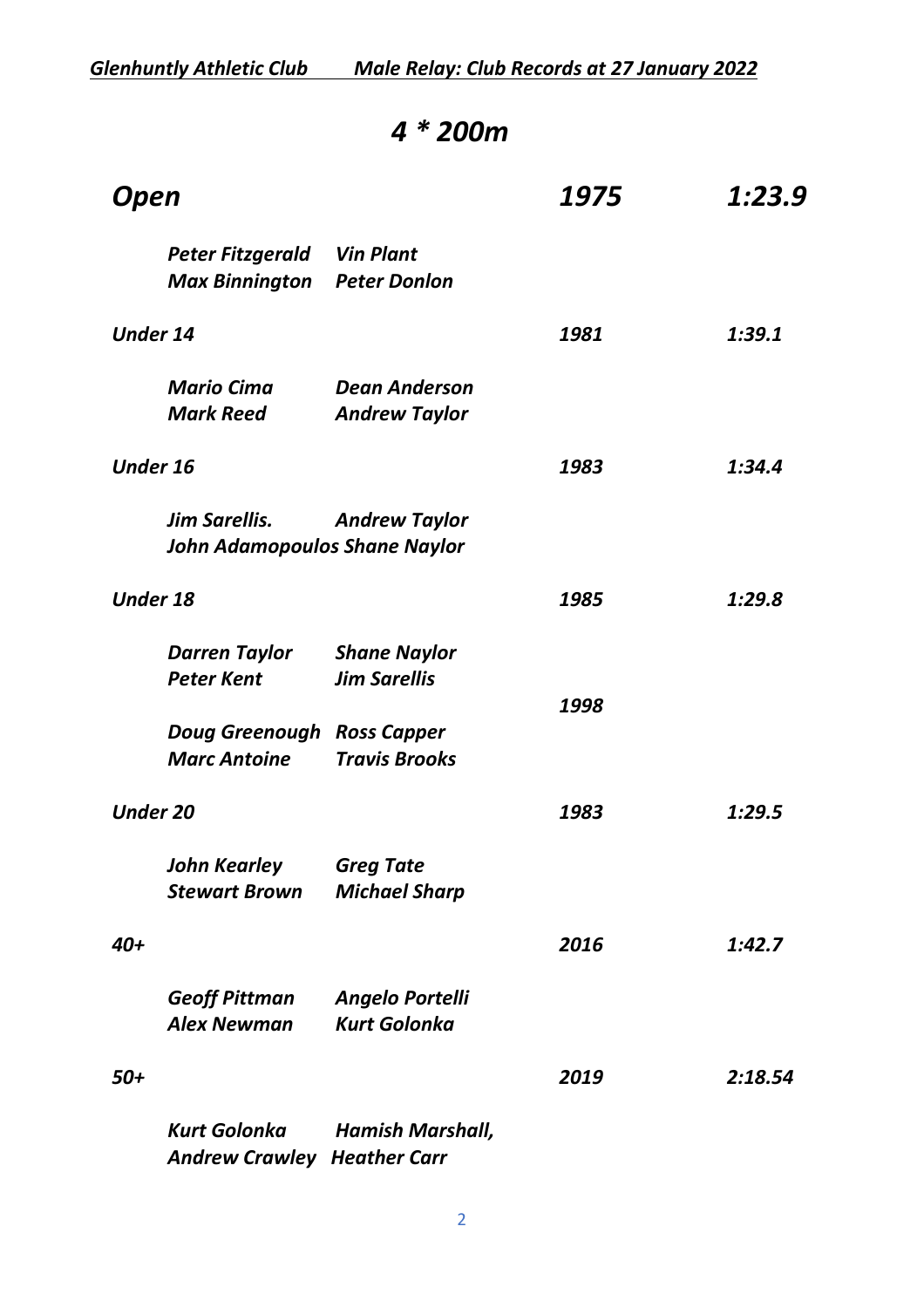### *4 \* 400*

| Open                                             |                                                                  | 1987 | 3:10.7  |
|--------------------------------------------------|------------------------------------------------------------------|------|---------|
| <b>Dale Horrobin</b>                             | <b>Paul Schnyder</b>                                             |      |         |
| <b>Chris Sideridis</b>                           | <b>Gary Minihan</b>                                              | 1988 |         |
| <b>Peter Cracknell</b><br><b>Chris Sideridis</b> | <b>Paul Schnyder</b><br><b>Gary Minihan</b>                      |      |         |
| <b>Under 14</b>                                  |                                                                  | 1981 | 3:47.3  |
| <b>Mario Cima</b><br><b>Gary Nevin</b>           | <b>Dean Anderson</b><br><b>Mark Reed</b>                         |      |         |
| <b>Under 16</b>                                  |                                                                  | 1982 | 3:28.6  |
| <b>Shane Jordan</b><br><b>James Davidson</b>     | <b>Ian Walker</b><br><b>John Adamopoulos</b>                     |      |         |
| <b>Under 18</b>                                  |                                                                  | 1984 | 3:23.5  |
| <b>Rodney Davies</b><br><b>Shane Jordan</b>      | <b>Ian Walker</b><br><b>Gary Nevin</b>                           |      |         |
| <b>Under 20</b>                                  |                                                                  | 1991 | 3:20.0  |
| <b>Lorien Ryan</b><br><b>Chris Kraus</b>         | <b>Amir Perzuck</b><br><b>Ben Gilbert</b>                        |      |         |
| 40+                                              |                                                                  | 2017 | 3:36.87 |
| <b>Kurt Golonka</b><br><b>Alex Newman</b>        | <b>Leigh Phelan</b><br><b>Geoff Pittman</b>                      |      |         |
| 50+                                              |                                                                  | 2019 | 4:01.16 |
| <b>Glenn McLean</b>                              | <b>Hamish Marshall</b><br><b>Charles Sutherland Kurt Golonka</b> |      |         |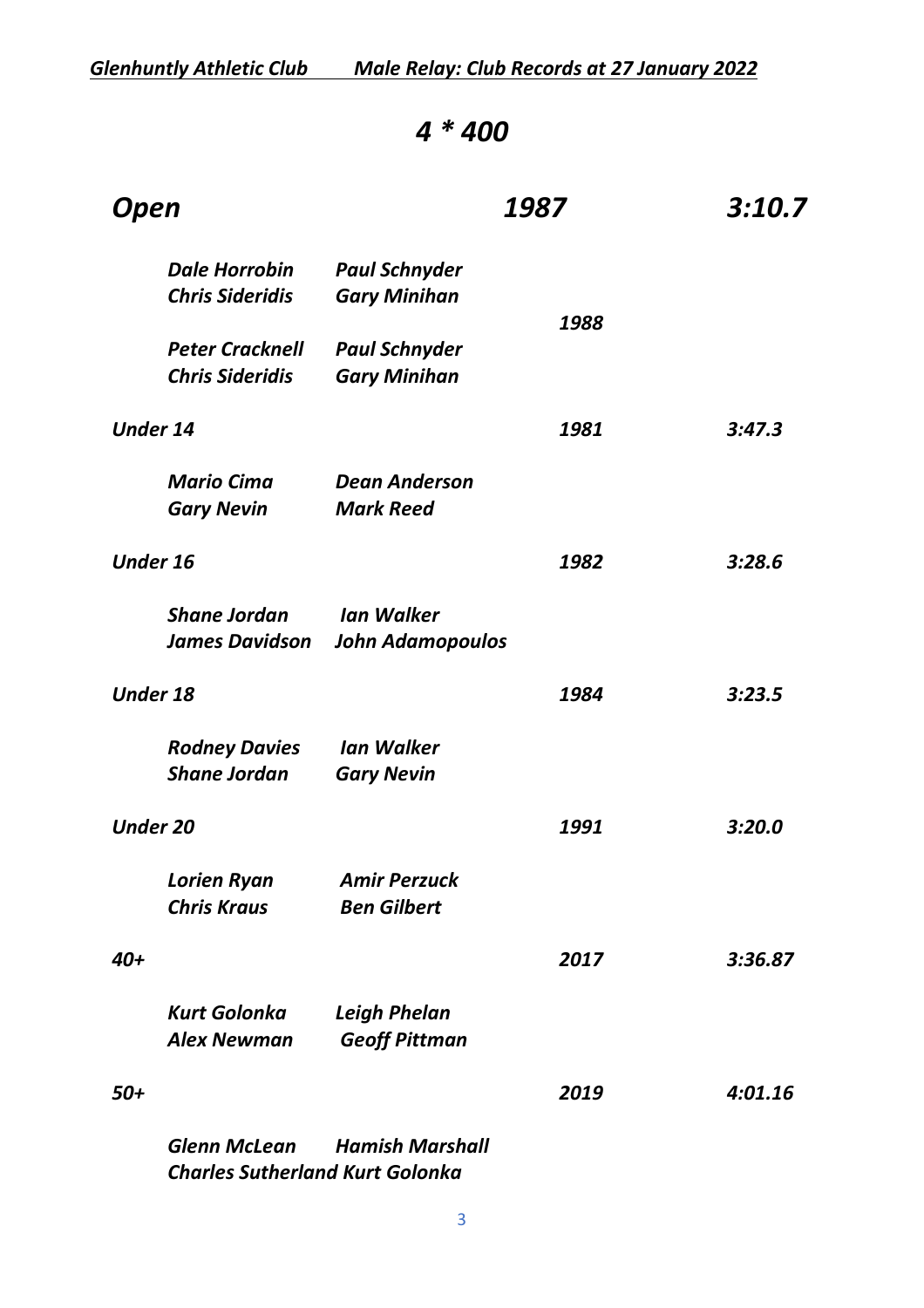### *4 \* 800m*

| Open            |                                                                       |                                              | 1982 | 7:23.0 |
|-----------------|-----------------------------------------------------------------------|----------------------------------------------|------|--------|
|                 | Barry Kimber<br><b>Pat Scammell</b>                                   | <b>Steven Foley</b><br><b>Peter Bourke</b>   |      |        |
| <b>Under 14</b> |                                                                       | <b>Not Claimed</b>                           |      |        |
| <b>Under 16</b> |                                                                       |                                              | 1982 | 8:06.1 |
|                 | <b>Rodney Davies lan Walker</b><br><b>James Davidson</b> Shane Jordan |                                              |      |        |
| <b>Under 18</b> |                                                                       |                                              | 1988 | 7:47.8 |
|                 | <b>Amir Perzuck</b><br><b>Brent Grimwood</b>                          | Chris Kraus<br><b>Ben Gilbert</b>            |      |        |
| <b>Under 20</b> |                                                                       |                                              | 1982 | 7:47.5 |
|                 | <b>John Harris</b><br><b>Michael Sharp</b>                            | <b>Nick Sideridis</b><br><b>Mark Bartels</b> |      |        |
| $40+$           |                                                                       | <b>Not Claimed</b>                           |      |        |
| $50+$           |                                                                       | <b>Not Claimed</b>                           |      |        |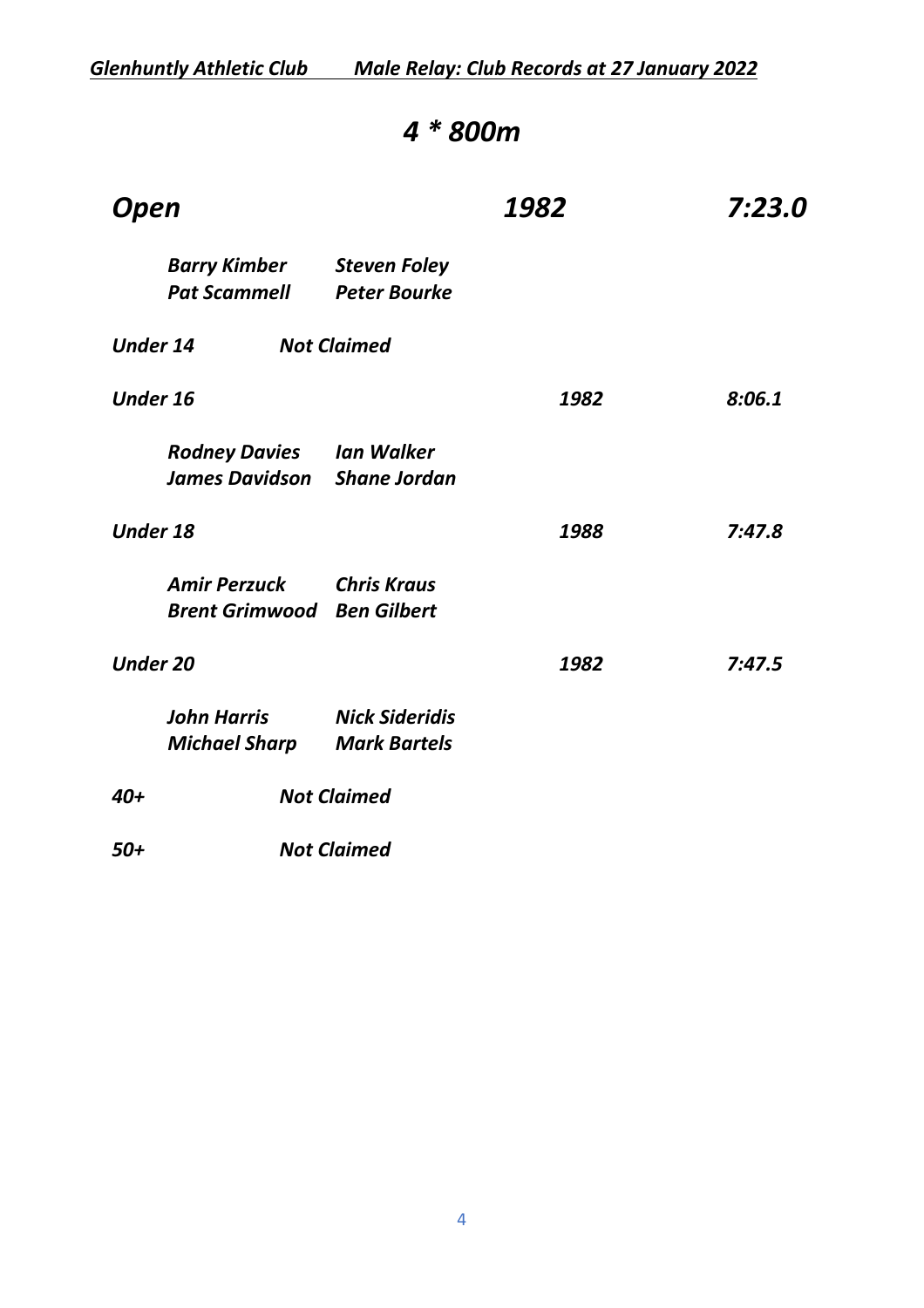*Glenhuntly Athletic Club Male Relay: Club Records at 27 January 2022*

# *4 \* 1500m*

| <b>Open</b>                               |                                              | 1975 | 15:40.8  |
|-------------------------------------------|----------------------------------------------|------|----------|
| <b>Andrew Hill</b><br><b>Steven Stern</b> | <b>Eric Sigmont</b><br><b>Robert Walczak</b> |      |          |
|                                           |                                              | 2009 | 20:25.64 |
| <b>Chris Murphy</b>                       | <b>Eric Sigmont</b>                          |      |          |
| <b>Colin Bruhn</b>                        | <b>Tony Wilson</b>                           |      |          |
|                                           |                                              | 2021 | 20:13.83 |
| <b>Kevin Mannix</b>                       | Jamie Rossjohn                               |      |          |
| <b>Peter Rushen</b>                       | <b>Charles Sutherland</b>                    |      |          |
|                                           |                                              |      |          |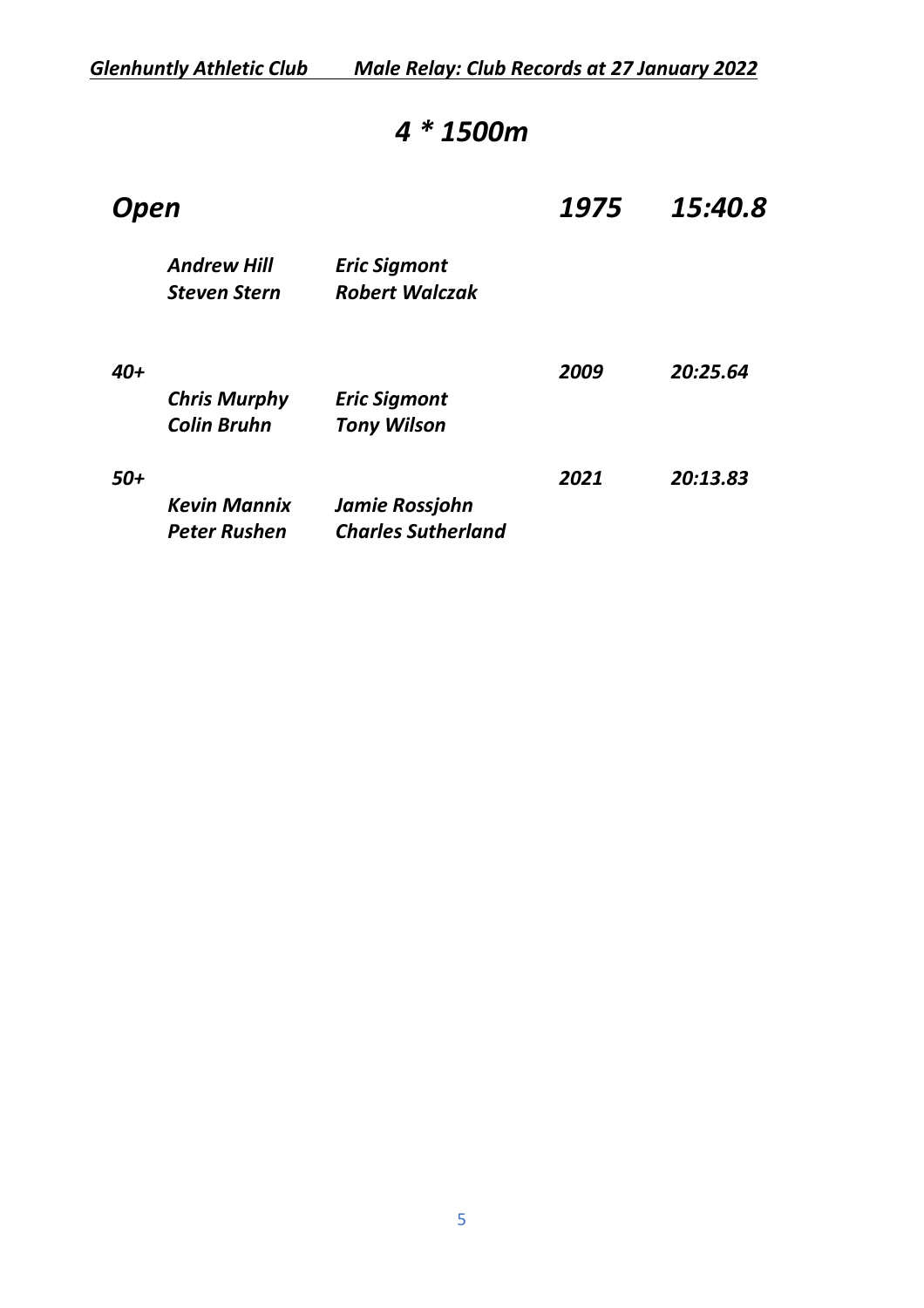# *Sprint Medley (800m, 400m, 200m, 200m or 200m, 200m, 400m and 800m)*

| Open                                                                                                            | 2021 | 3:28.60 |
|-----------------------------------------------------------------------------------------------------------------|------|---------|
| Asthika Liyanaarachchi Brendan Ashcroft<br><b>Daniel Mouratch</b><br><b>Adam Spencer</b>                        |      |         |
| <b>Under 14</b><br><b>Not Claimed</b>                                                                           |      |         |
| <b>Under 16</b><br>Yohei Hidano<br>Yotam Kimchi<br><b>Joshua Grant</b><br><b>Adam Spencer</b>                   | 2014 | 3:49.60 |
| <b>Under 18</b><br><b>Rod Cibura</b><br><b>Marc Antoine</b><br>Andrew Almond<br><b>Travis Brooks</b>            | 1997 | 3:34.0  |
| <b>Under 20</b><br><b>Not Claimed</b>                                                                           |      |         |
| Masters 40+<br><b>Hamish Marshall</b><br><b>Glenn Mclean</b><br><b>Kulan Ranasinghe</b><br><b>Andrew McEvoy</b> | 2021 | 4:15.17 |
| <b>Masters 50+</b><br><b>Kevin Mannix</b><br><b>Charlie Sutherland</b><br><b>Peter Rushen</b><br>Jamie Rossjohn | 2021 | 4:36.59 |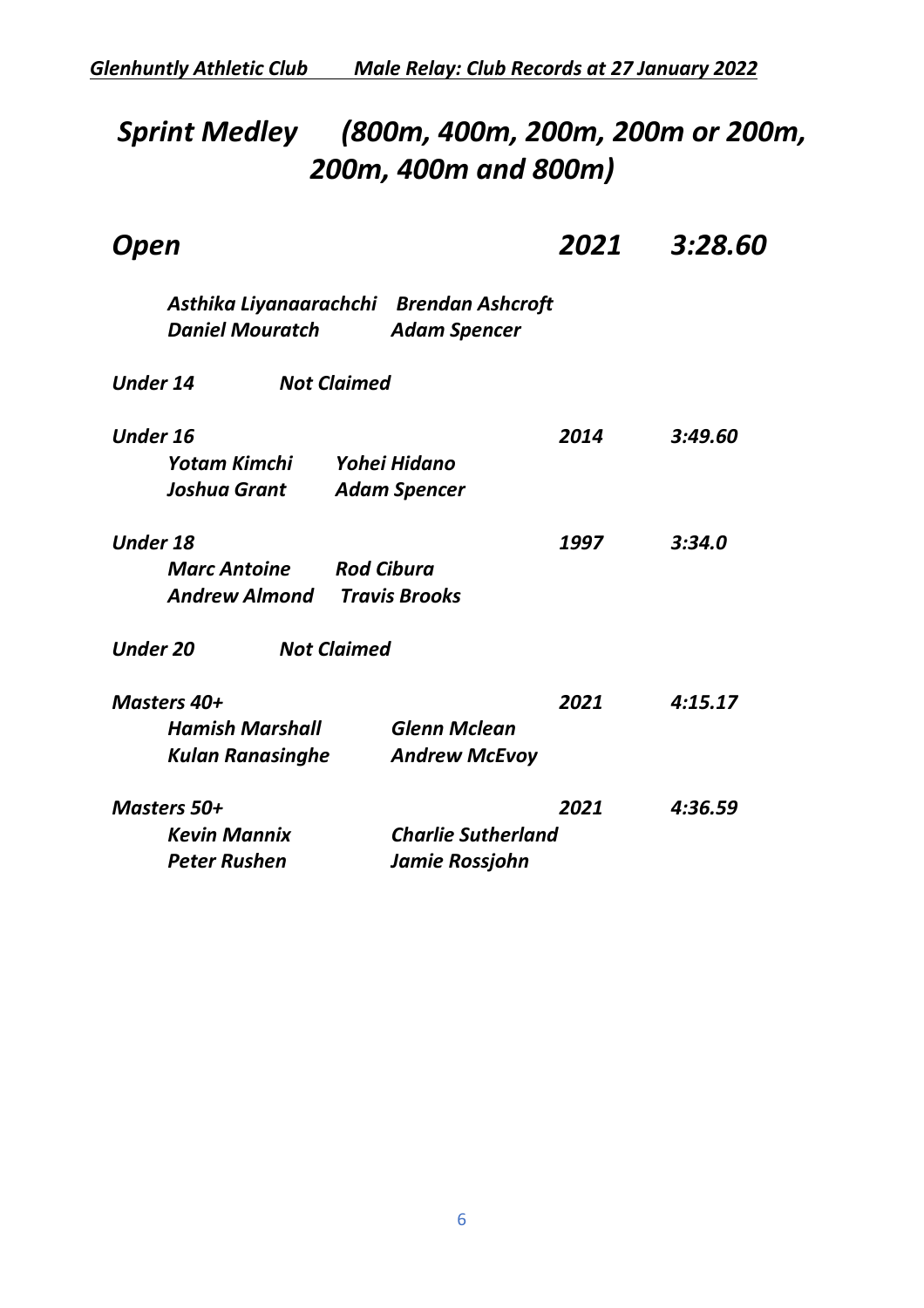# *Distance Medley (1200m, 400m, 800m, 1600m)*

| <b>Open</b>     | 2022 10:25.85                         |
|-----------------|---------------------------------------|
|                 | <b>Tom Morris, Jack Forer,</b>        |
|                 | <b>Matthew Gough, Denyan Claxton</b>  |
| <b>Under 14</b> | <b>Not Claimed</b>                    |
| <b>Under 16</b> | <b>Not Claimed</b>                    |
| <b>Under 18</b> | <b>Not Claimed</b>                    |
| <b>Under 20</b> | <b>Not Claimed</b>                    |
| 40+             | <b>Not Claimed</b>                    |
| 50+             | 2022 12:10.04                         |
|                 | Jamie Rossjohn, Kurt Golonka,         |
|                 | <b>Mickael Soussan, Andrew McEvoy</b> |